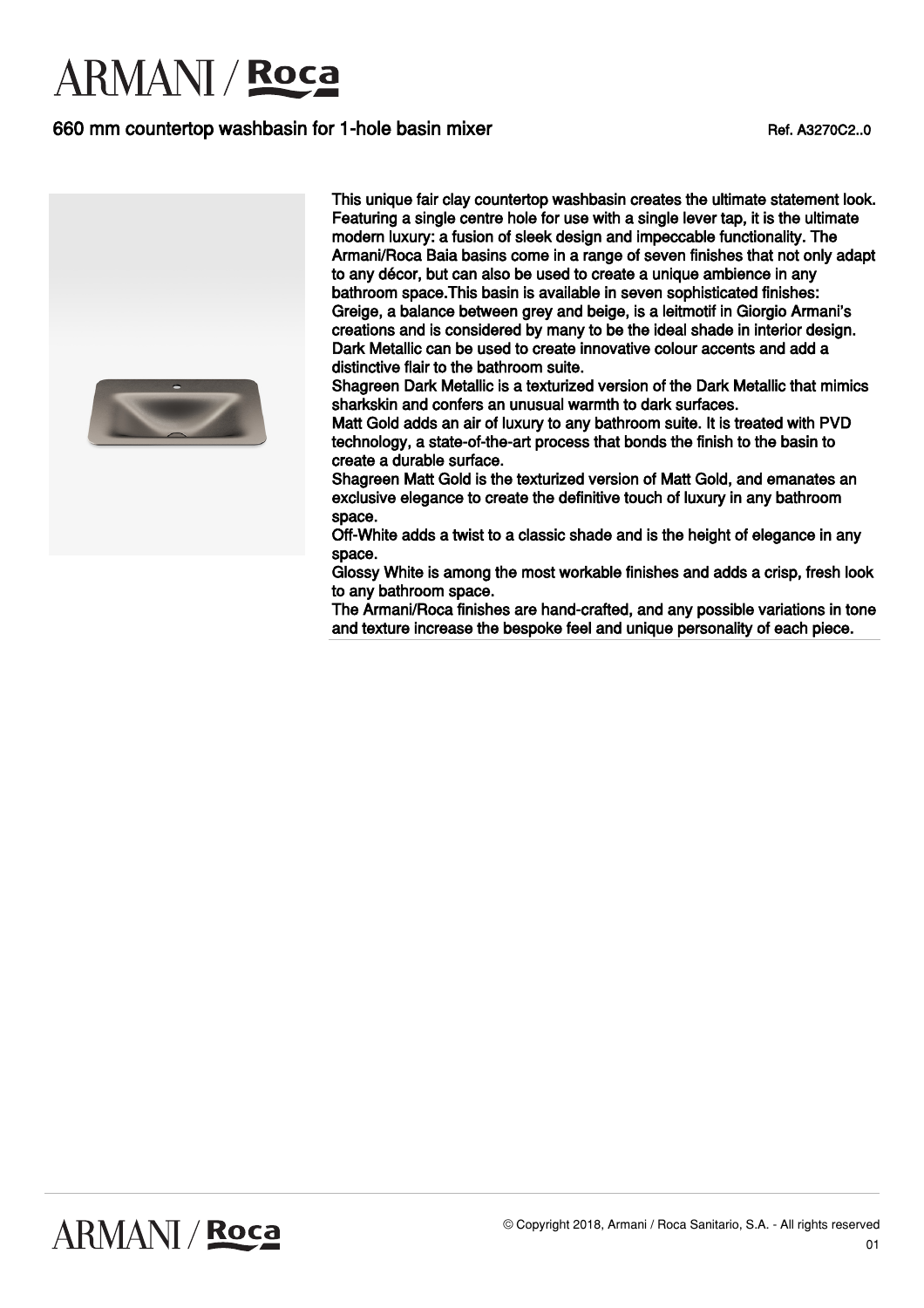## 660 mm countertop washbasin for 1-hole basin mixer Ref. A3270C2..0

Bowl depth (mm): 210 Bowl length (mm): 470 Bowl position: Central Bowl width (mm): 660 Fixing kit: Not included Installation type: Drop-in / Countertop Material: Vitreous china Overflow type: Clou Plug and Waste: Not included Shape: Square Shelf position: On both sides Taphole configuration: 1 Taphole in the middle Trap: Not included Washbasin capacity (I): 2.5 Waste: Not included Weight (kg): 11.5

#### Colours and Finishes

How to obtain the reference number Replace the ".." with the desired finish code from the list below



#### **Dimensions**

Length: 660 mm. Width: 470 mm. Height: 6 mm.

#### Compatible with

A857196... 1800 mm wall-hung furniture for 2 countertop washbasins and deck-mounted basin mixers

A857197... 1550 mm wall-hung furniture for 2 countertop washbasins and deck-mounted basin mixers

A857198... 1200 mm wall-hung furniture for countertop washbasin and deck-mounted basin mixer

A857199... 1000 mm wall-hung furniture for countertop washbasin and deck-mounted basin mixer

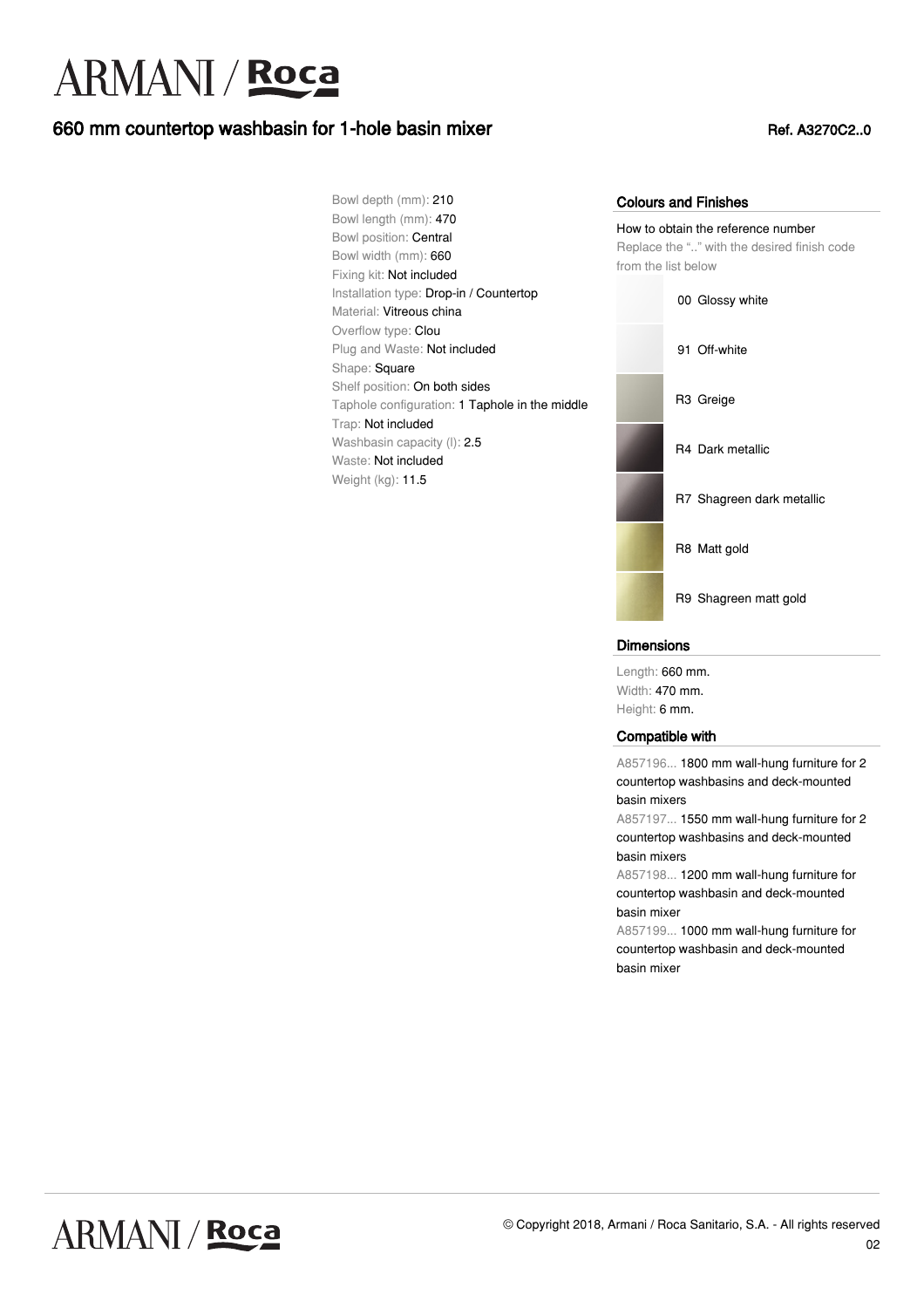### 660 mm countertop washbasin for 1-hole basin mixer Ref. A3270C2..0

#### Technical drawings

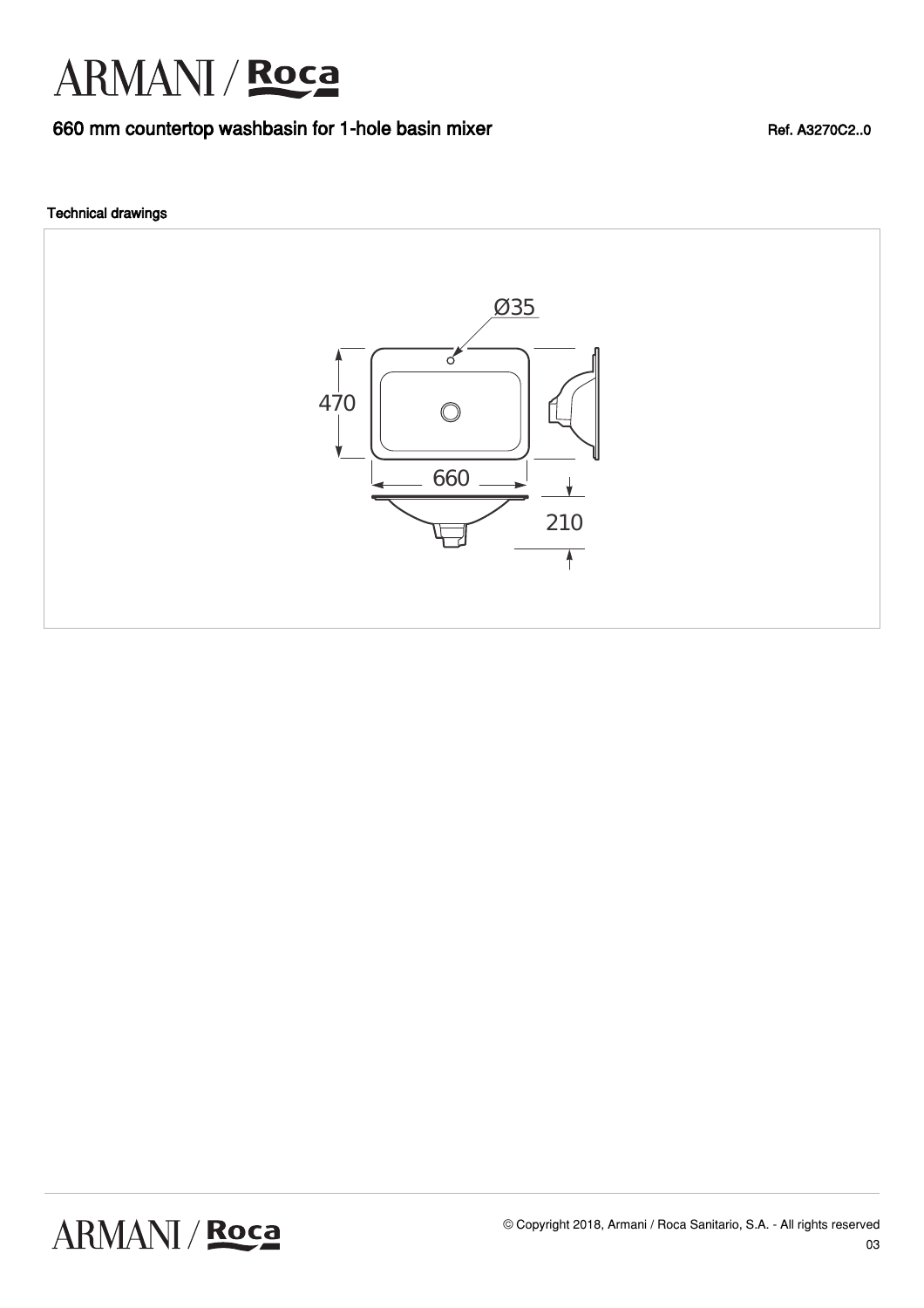### 660 mm countertop washbasin for 1-hole basin mixer Ref. A3270C2..0